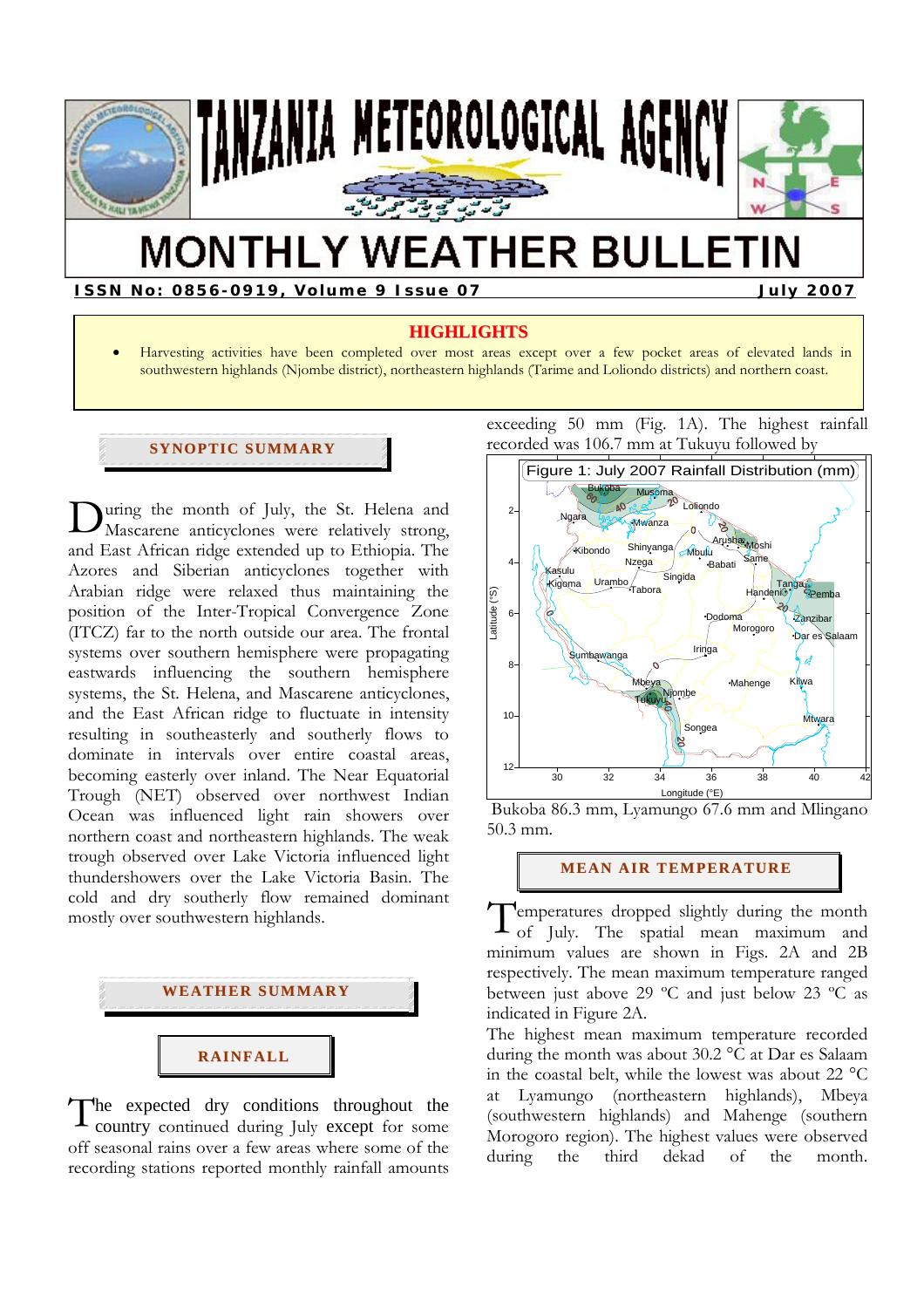#### **Volume 9, Issue 07** July 2007



Dar es Salaam and Tabora reported the highest 10 day maximum temperature of 30.5 °C during the third dekad of the month.



The mean minimum air temperatures ranged from just below 8 ºC to slightly above 23 ºC as shown in Fig. 2B. The lowest value of the mean minimum temperature recorded was about 7.4 °C at Mbeya, while the highest value was about 23.4 °C in the island of Pemba. Mbeya reported a 10-day mean minimum temperature of about 6.4 °C during the first dekad.

Compared with temperature conditions in June the temperatures in July did not change significantly.

# **MEAN SUNSHINE HOURS**

patial distribution of mean sunshine hours across the country during July indicates that the duration of mean bright sunshine hours ranged from below 5 hrs/day in the northeastern highlands (KIA, Moshi and Lyamungo) to above 10 hrs/day over parts of Tabora, Singida, Dodoma, Mbeya, and Rukwa regions as shown in Fig. 3. S



# **MEAN DAILY WI ND SPEED**

uring the period mean wind speed across the country ranged between about 3 and 11 km/hr as indicated in Fig. 4. The central, southwestern and northeastern highlands areas and coastal belts experienced windy conditions with wind speeds exceeding 8 km/hr. Slight winds of less than 3 km/hr had the cores of minimum speeds located over Songea, Morogoro and Lyamungo. D

The increased wind speed accompanied with low rainfall over central areas, southwestern and northeastern highlands areas increased prospects for occurrences of dust devils, wind erosion, and higher evaporation rates.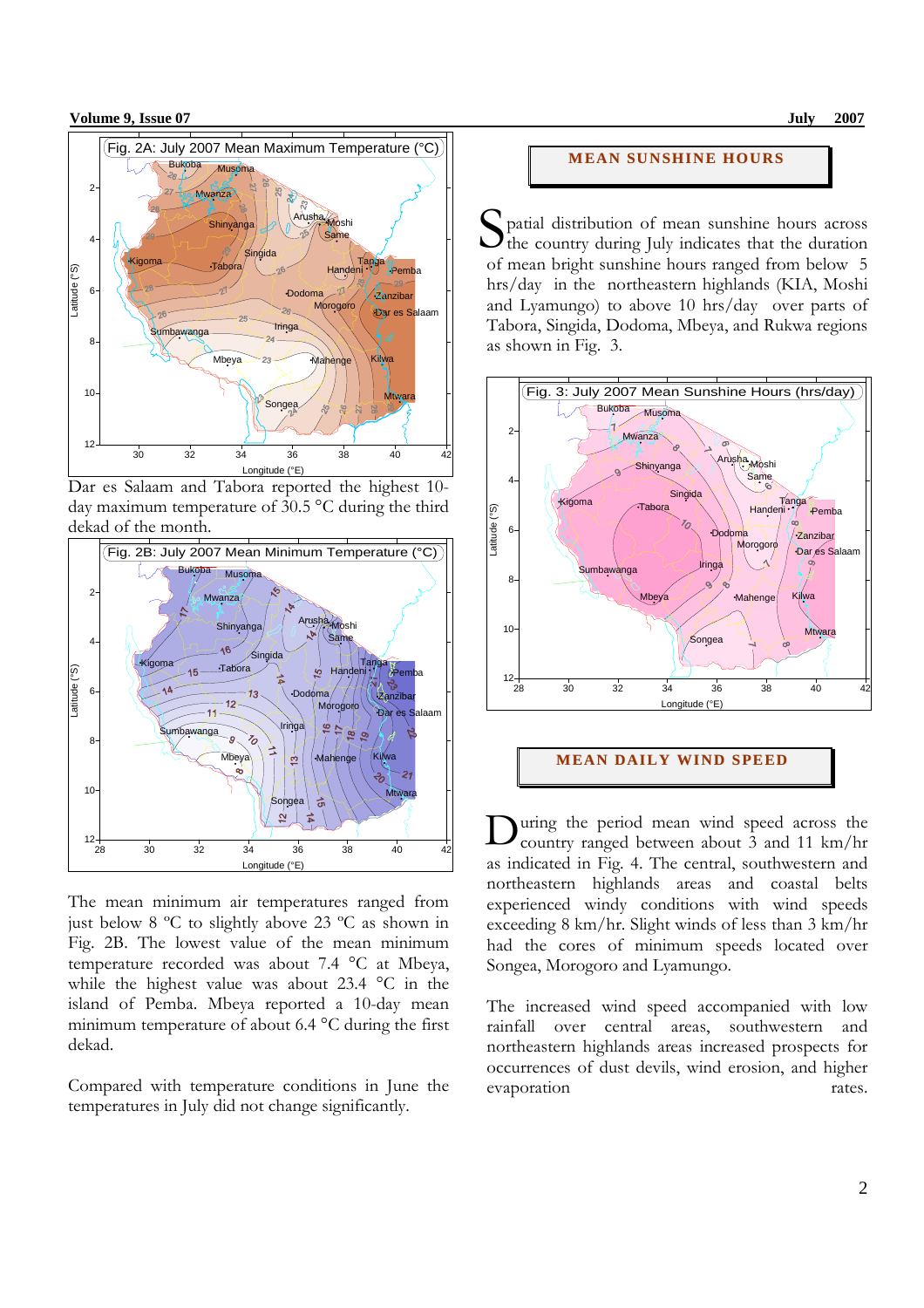



#### **SATELLITE INFORMATION**

Figure 5 depicts the 10-day vegetation greening condition for the period between July 11-10, condition for the period between July 11-10, 2007.



*Fig. 5: Normalized Difference Vegetation Index (NDVI) from METEOSAT satellite sensor as depicted during first dekad of July 2007*.

In dekad 1 July 2007, the satellite depicted NDVI between very low to low indices over most parts of the northeastern highlands (Arusha, Manyara, and Kilimanjaro regions), Lake Victoria basin (Shinyanga region), western (northern part of Tabora region), and central (Dodoma and Singida regions), and northern Iringa region. However, the vegetation seemed better (high to very high indices) mainly over the southern regions and costal belt. The observed low NDVI indices over the livestock potential areas (northeastern highlands, Lake Victoria basin, central and Tabora region) is a preliminary indicator that the anticipated pasture supply is likely to be low as the dry season continues.

#### **AGROMETEOROLOGI CAL SUMMARY**

uring the period soil moisture levels continued to fall further over many areas due to seasonal dry conditions across the country, except over a few localized areas of northern coast, Lake Victoria basin, northeastern highlands, the Islands of Pemba and Zanzibar, and southwestern highlands (Tukuyu) which reported some off-seasonal soil moisture replenishments. D

Harvesting activities have been completed over most areas except over a few pocket areas of elevated lands in southwestern highlands (Njombe district), northeastern highlands (Tarime and Loliondo districts) and northern coast (Tanga region).



*The status of Maize crop over some few remaining fields as observed in Mlingano areas in Tanga region (northern coast) during July 21-31, 2007.* 

Generally, the 2007 crop harvest over most of bimodal rainfall areas is anticipated to be less than the 2006 crop.

Root crops, mainly cassava and sweet potatoes were still performing well and market supply was good.

Pasture conditions and water availability for livestock and wildlife was still at satisfactory level across the